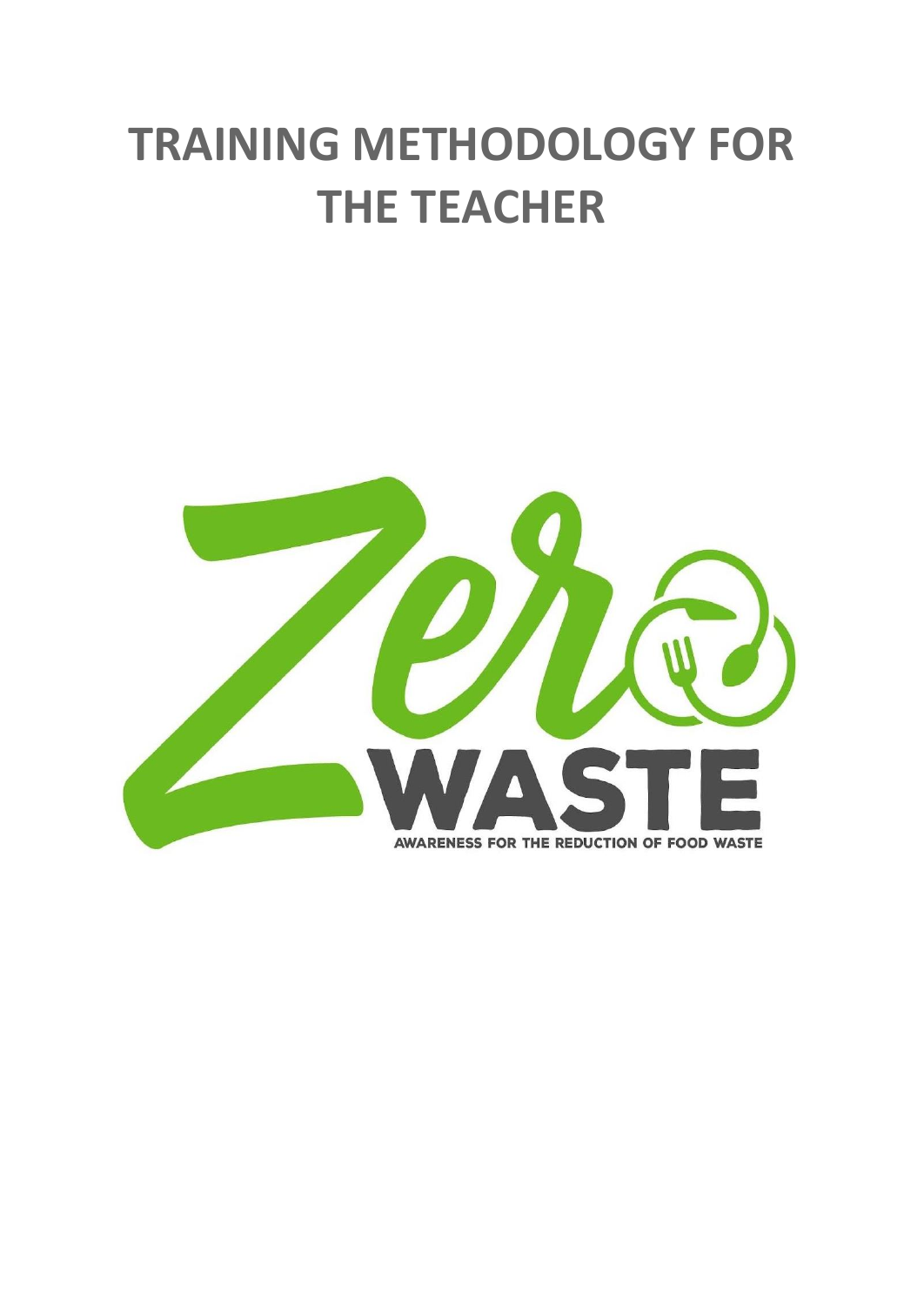

### **INDEX**

SUMMARY AND JUSTIFICATION

OBJECTIVE OF THE TRAINING METHODOLOGY

METHODOLOGICAL STRATEGIES

**GAMIFICATION** 

Introduction

Elements belonging to game design

Gamification examples

Steps to take into account

BASIC PRINCIPLES RELATED



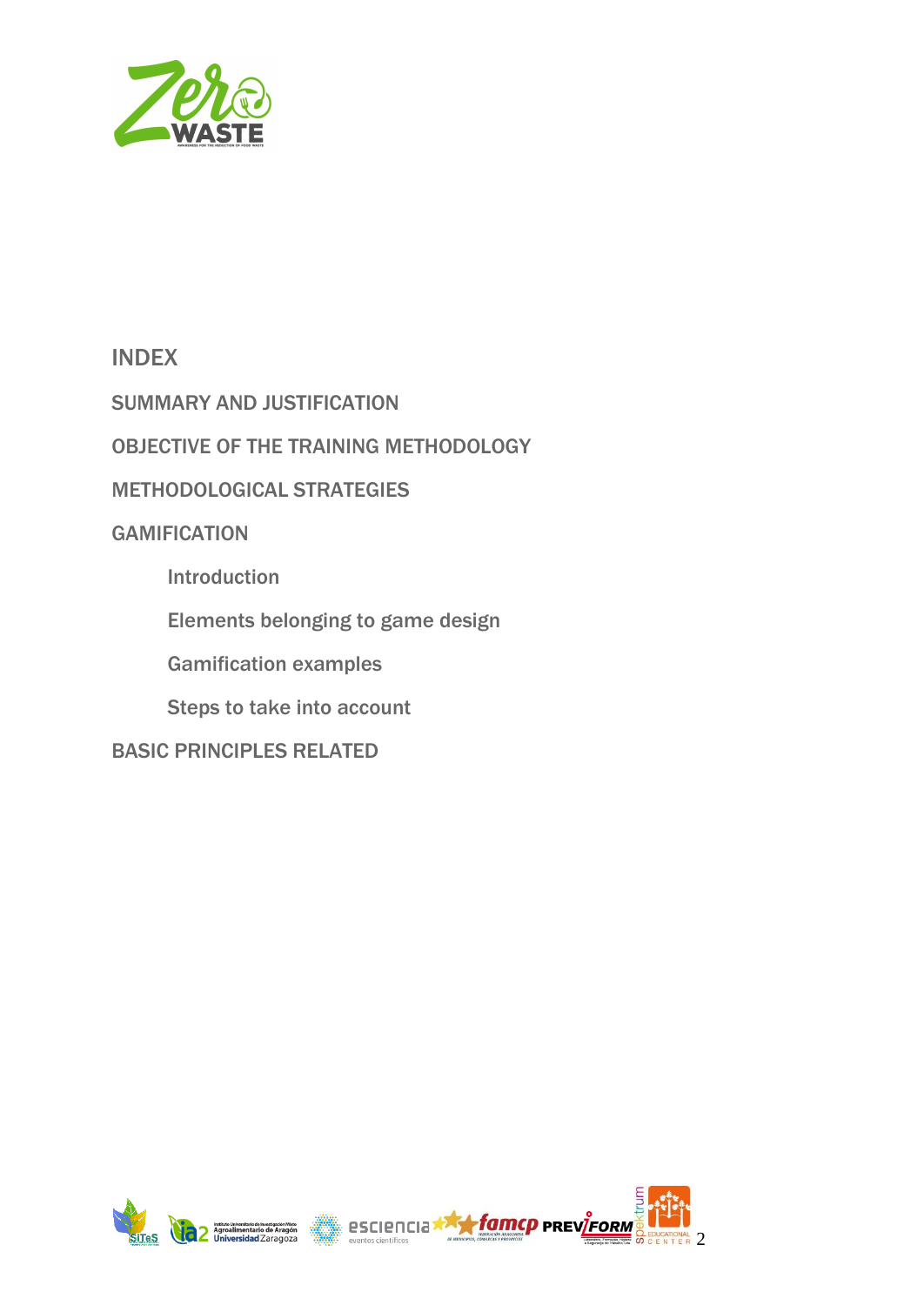

### **SUMMARY AND JUSTIFICATION**

**ZERO\_WASTE** is a project whose main objective is to **promote social inclusion of rural areas**  in the field of **education with contents related to reduction of food waste**, as well as to **improve the professional development of teachers** through the creation of an educational gamification tool with scientific content.

*According to the Food and Agriculture Organization of the United Nations (FAO), approximately one third of the global production of food for human consumption is lost or wasted every year. This is equal to 1.3 billion tonnes of food. In the European Union (EU), it is estimated that food waste is around 89 million tonnes, which represents 20% of the food produced in the EU with an associated cost of 143 billion euros. This situation is ironic in a world in which over 800 million people are suffering from malnutrition and around 36 million people can't afford a quality meal once every two days.*

Halving waste food is one the commitments assumed by the countries that are part of the United Nations (UN) in 2015, after the approval of the 2030 Agenda for sustainability and development with the purpose of ending poverty, protecting the planet and ensuring prosperity for everyone as part of a new sustainable development. Specifically, the Sustainable Development goal number 12 regarding responsible production and consumption includes the target 12.30 "By 2030, halve per capita global food waste at the retail and consumer levels and reduce food losses along production and supply chains, including postharvest losses."

However, **the fight against food waste is a shared responsibility of society as a whole.** At an individual level, the consumer, as a final receptor of food, must also contribute to that end and it is fundamental that citizens are aware of the social and environmental implications of every decision they take when buying and consuming, change their attitudes and acquire responsible consumption habits. It is essential not to forget the importance of this stage in the food chain, as it is in households where most of the waste is produced (42%).

ZERO WASTE is a Project that is born to address this problem from joint actions through education.



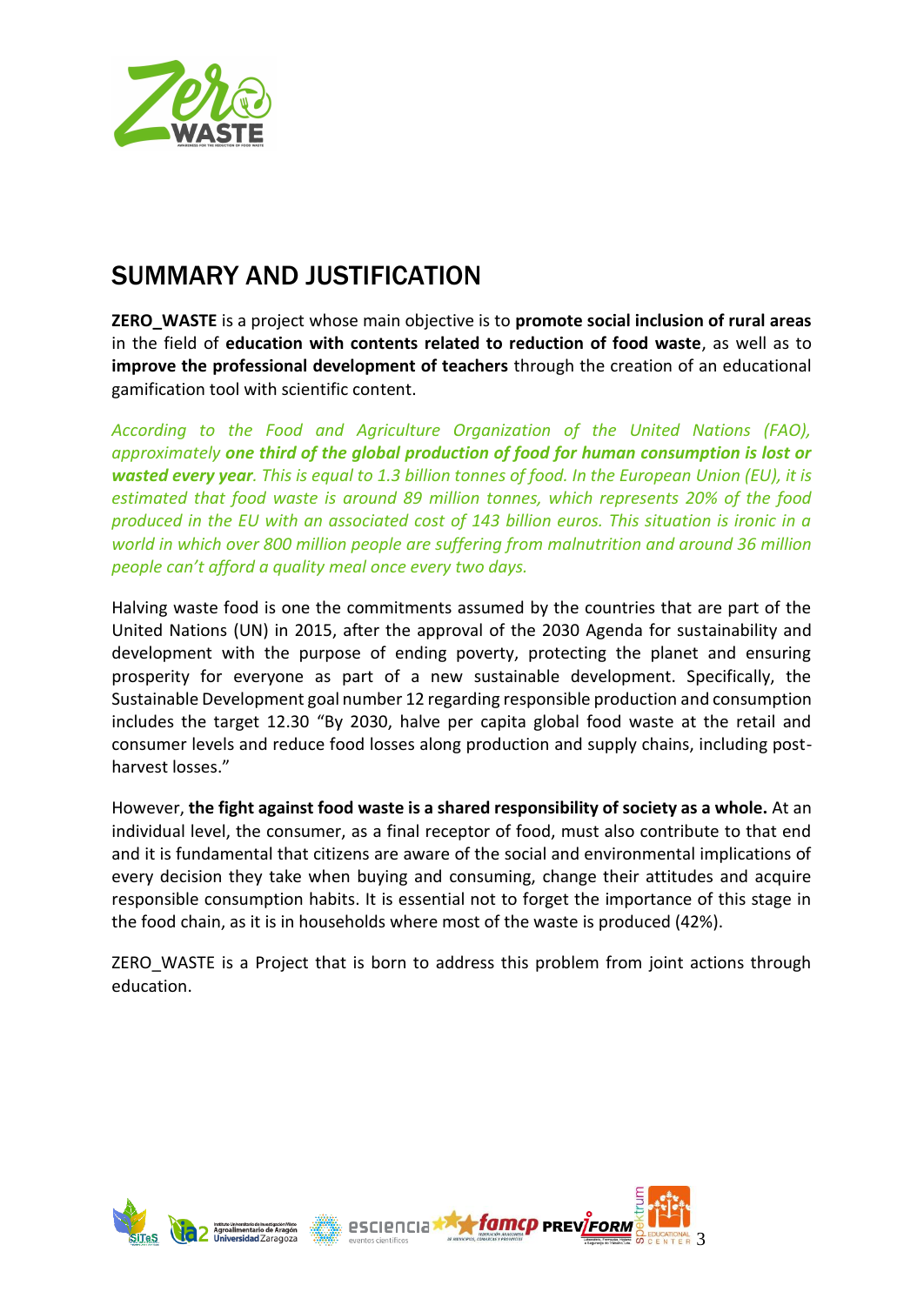

### **TRAINING METHODOLOGY OBJECTIVE**

It is essential that **citizens** are aware of the social and environmental implications of all the decisions they take when buying and consuming, changing their attitudes and acquiring responsible consuming habits.

This product's objective is to develop an **innovative training methodology for teachers** whose main objective is to **support the teaching work** to accomplish higher educational achievements and abilities of quality teaching.

#### **ZERO\_WASTE is mainly aimed at:**

- **Rural areas:** This project seeks to contribute to break the gap between rural and urban areas giving opportunities to access knowledge.
- **Adult education** by providing **didactic formation tools** based on gamification and using investigation methodologies based in evidence as a starting point to promote critical thinking.



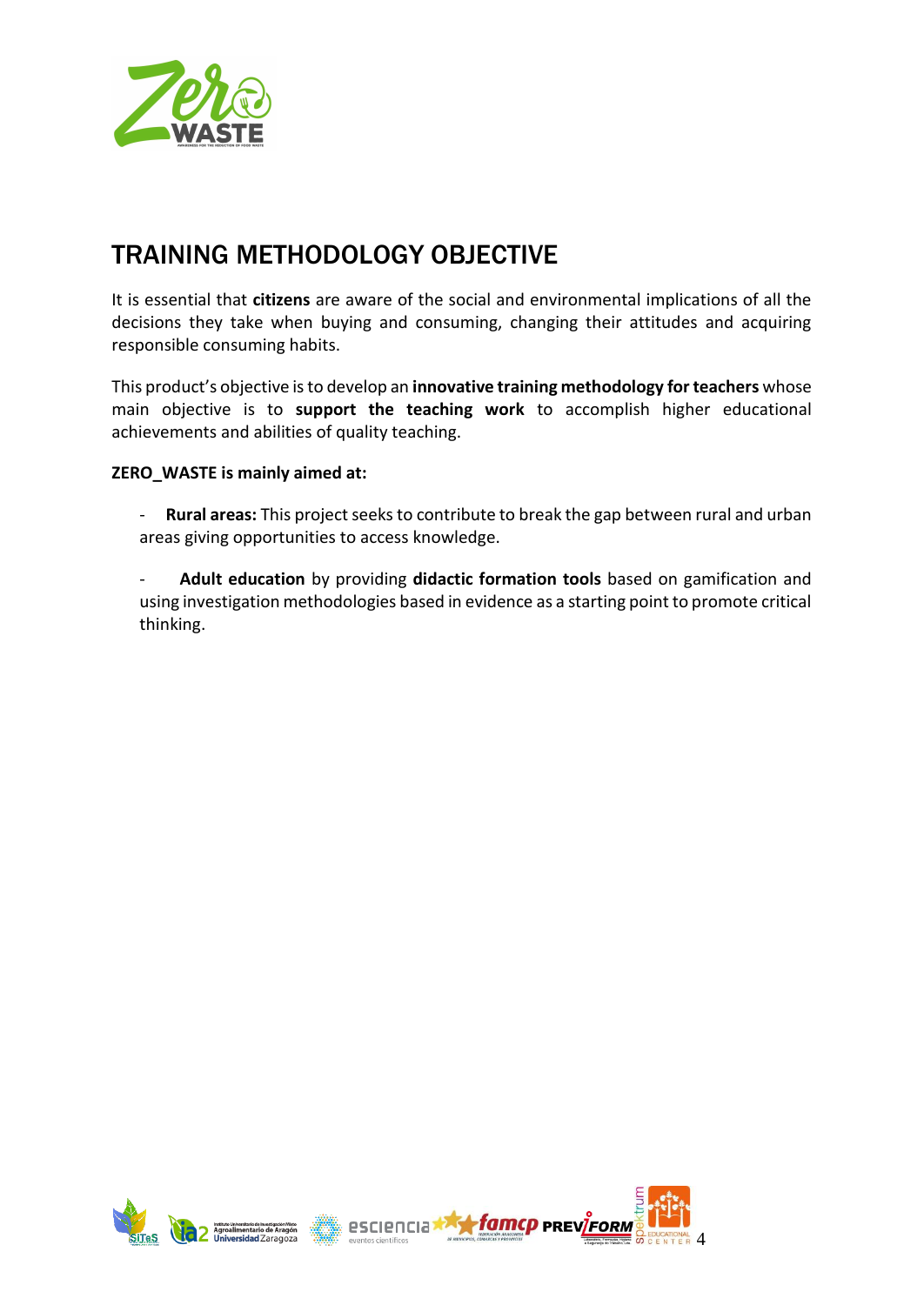

### **ZERO WASTE METHODOLOGICAL PRINCIPLES**

**The methodological principles** are the **theoretical and scientific basis** that support this formative program of Zero Waste.

One of the most relevant aspects when stablishing the methodology about the teaching and learning method is choosing the different teaching modalities and methods that are going to be used for the students to acquire the required learning.

The **teaching method** must be specified in a variety of modes, ways, proceedings, strategies, techniques, activities and tasks for teaching and learning and their role requires of a teacher part above the "knowledge transmitter" to turn into a "problem formulator, situation causer or path architect".

That is why the content is developed based in two orientations:

**Gamification:** Is a learning technique that brings games mechanics to the educationalprofessional field with objective of achieving better results, either to absorb better some knowledge, improve an ability or to reward specific actions, among many other objectives.

**Learning based in knowledge:** It is an active methodology that teaches students to think, reason, take decisions and construct their own learning through working the syllabus lessons. The objective is trying to make students acquire the syllabus knowledge while they develop skills and abilities related with thinking and can put them into practice in the future in an autonomous way.

This guide is designed to orient teachers in gamification apart from introducing the fundamental contents of the project.



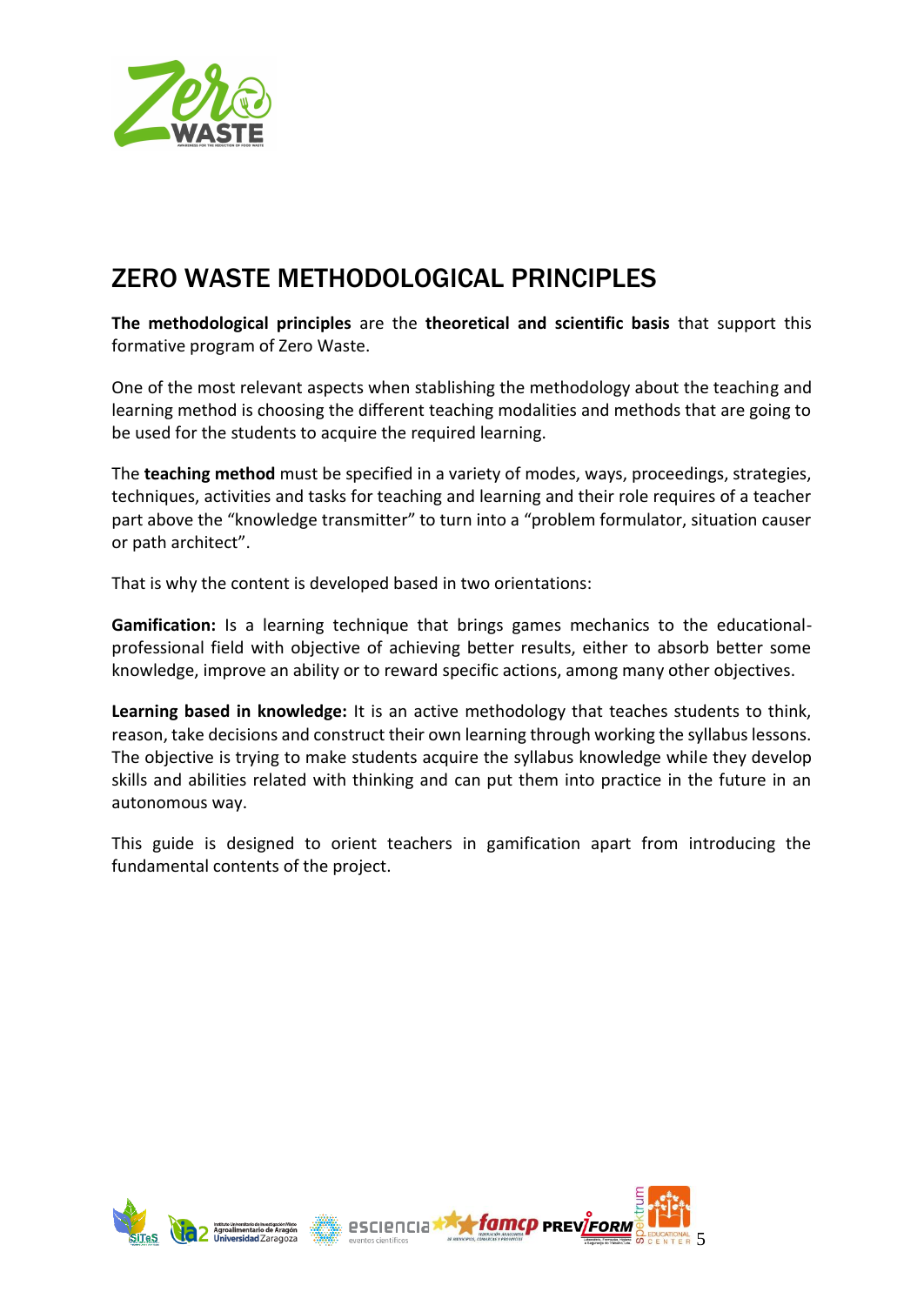

### **GAMIFICATION**

#### **INTRODUCTION**

The appearance of new active teaching methods that mean a work proposal in which creativity, critical thinking and motivation play a fundamental role and students turn into the centre of their own learning, being aware of the fact that learning is on their hands.

That is why this tool tries to use structures and elements belonging to game design in the teaching methodologies of the Zero Waste project.

The main reasons are:

- Trigger motivation of participants managing to accomplish the fundamental objective of the project. It makes their interest to arise and the learning experience to be more attractive. That is how it is managed to step from a passive learning to an active interest for the matter.
- It can be combined with other methodologies: It is flexible enough to combine with other teaching methods, so that participants can learn in a very active way (both individually and in teams)
- It allows feedback.

 "Gamification is using game-based mechanics, aesthetics and game thinking to engage people, motivate action, promote learning, and solve problems."

The Gamification of learning and instruction

Karl M. Kapp



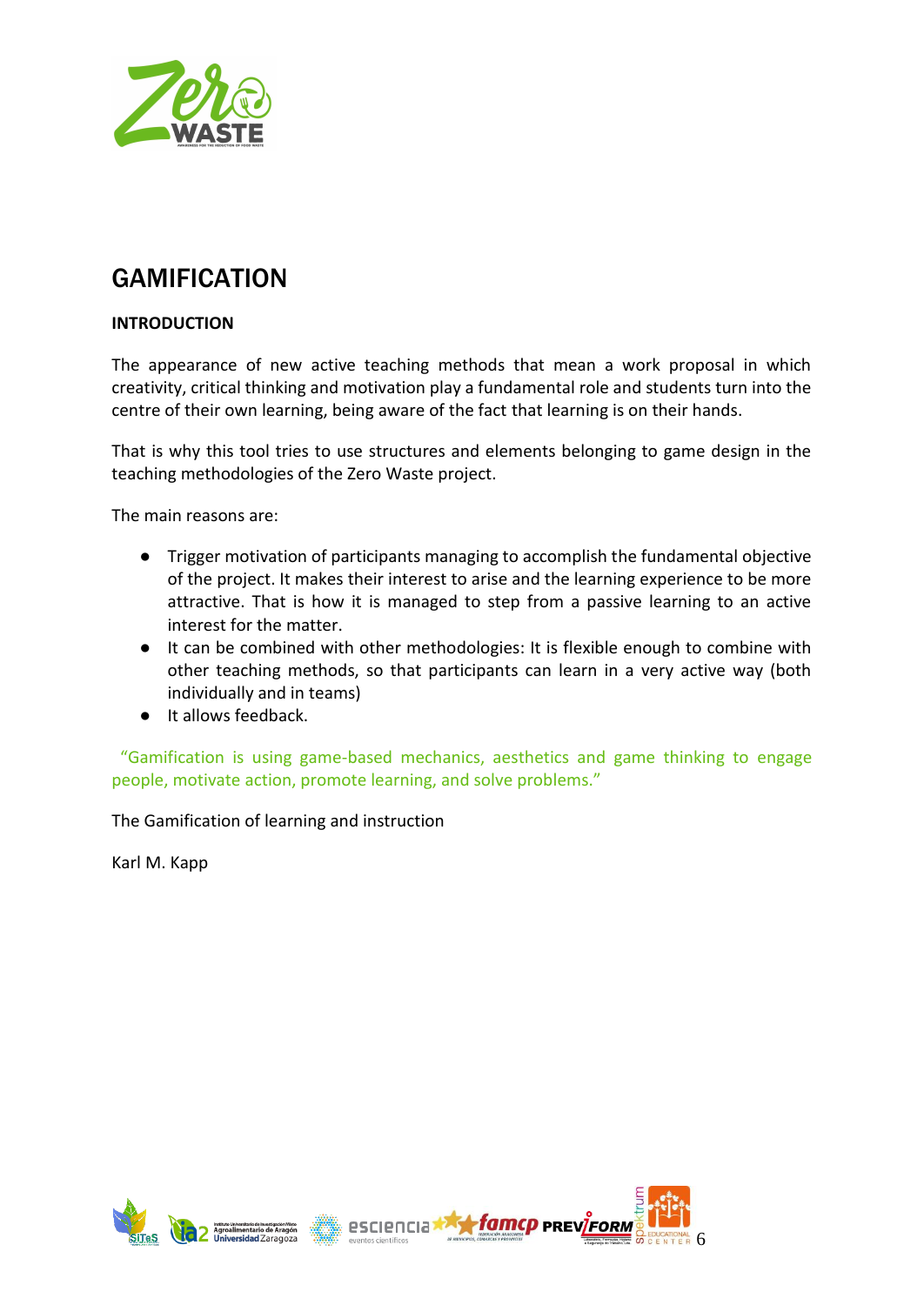

### **ELEMENTS BELONGING TO GAME DESIGN**

As commented previously, gamification is a tool that seeks to incorporate game-like structures and elements into non-gaming environments and in different contexts.

As a starting point, we are going to differentiate two similar concepts that can lead to misunderstanding:

- Serious games: They are games or video games created specifically for another purpose besides play, such as simulations, advertising games and Edu gaming or educational games.
- Game-based Learning: It consists of incorporating games or video games into the didactic activity as a complement to regular teaching.

Although along with this guide, we occasionally explore some of these resources:

- Gamification is not creating or using games and video games.
- Even though we can use the support of ICT, gamification does not imply using any specific digital tool or software.
- Gamification is not only using technology, it's a didactic methodology.

The elements belonging to game design which are the base of this new methodology: MDA (Mechanics, Dynamics and Aesthetics framework).

#### **Mechanics**

Game mechanics are the rules, actions, and objectives that are used to make games fun or challenging. They are the triggers for the action of building, exploring, running, winning ... that would answer to what should be done? In short, what in education is known as methodological strategies:

Three basic mechanics stand out for their popularity and presence in games, they are known as PBL; Points, Badges and Leader boards:

· Points are numerical values that are used to direct participant actions towards a specific goal. The point system should be established from the beginning and be consistent. In our methodology, we are going to highlight **experience points** that act as a measure of the learning experience.

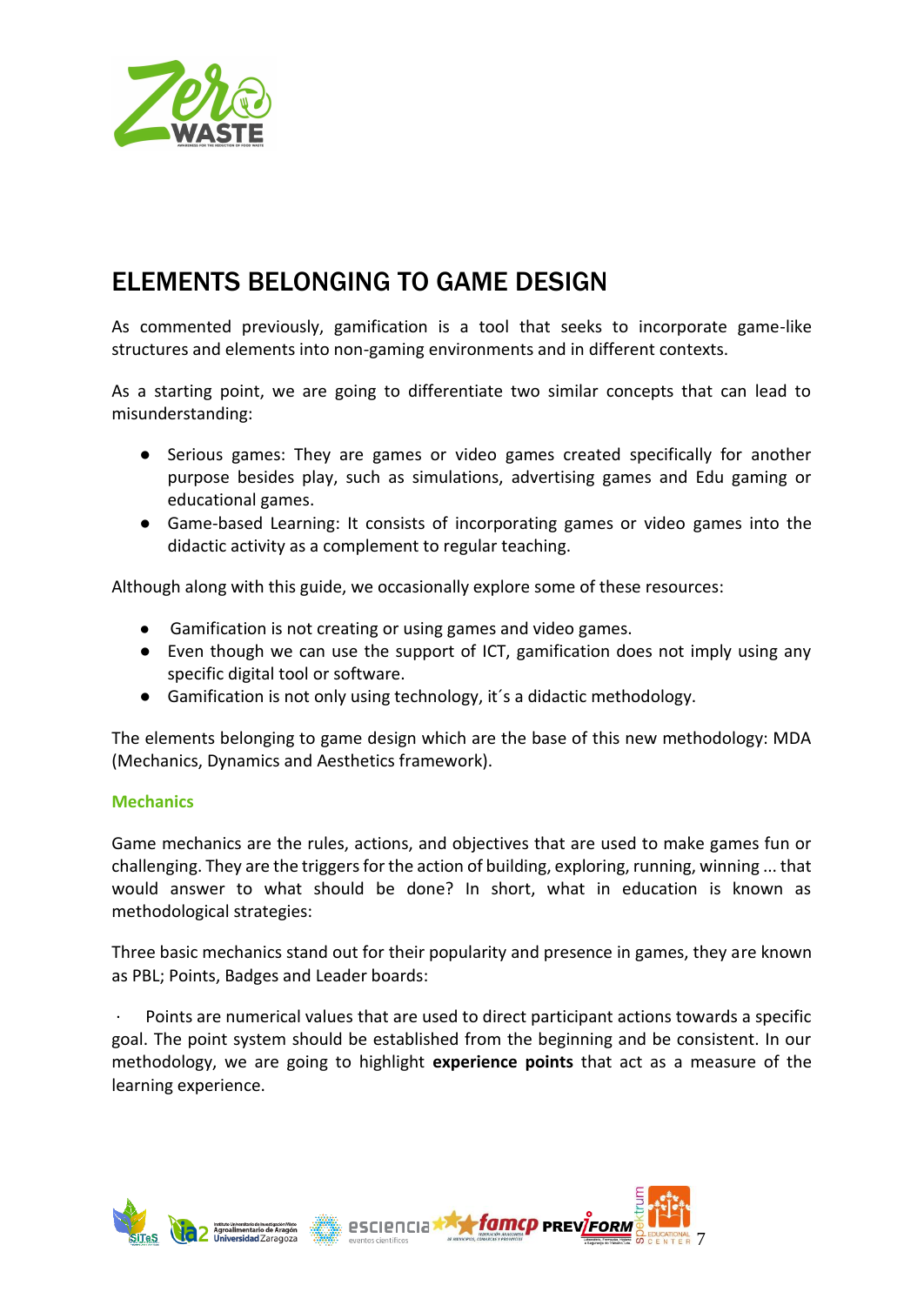

· Badges are a system of rewards that are obtained by completing various tasks. The effort must be according to the reward.

Leaderboards: This element is essential in any gamified system. The leader boards must be visible and the way to get the points must be clear and simple, besides, it allows social comparison that leads to a range of competitive attitudes.

#### **Dynamics**

Dynamics are the effect, the motivation and the desires that we want to achieve in the participants. They allow to assume a challenge and test physical or intellectual abilities to overcome it. They try to satisfy the intrinsic motivation, such as the desire for reward, status, self-expression, achievement or competition

Some of the most used dynamics in games are:

- Reward. Rewards are something of value given for some kind of action.
- Status. Status is the acquisition of recognition and prestige by passing a series of obstacles and scores.
- Achievement. Their most satisfying reward is the recognition of their achievements.
- Competition. Competition is comparing our performance to that of others.
- Altruism. Altruism is caring about the welfare of other people without expecting something in return.
- Feedback. Feedback lets players know what their progress is. The participant shows a series of attitudes during the game that allows us to know if a modification or correction of the elements is necessary.

#### **Emotions**

The aesthetical part is necessary, as it helps arising attention and the interest of participants. The story on which the game is based and its duration is a very important point for its development that allows the introduction of challenges of different complexity to develop skills and abilities.

For the response to be positive, it is important to remember that the objectives proposed cannot be too easy or too difficult.

Una vez definidos los elementos básicos de la gamificación, es imprescindible conocer qué características pueden tener los jugadores que nos podemos encontrar, de esta forma, podremos conocer qué les gusta y motiva. Por ello, debemos saber diferenciar entre trabajo, tarea y reto.

Once the basic elements of gamification have been defined, it is essential to know players characteristics, as a way to know what they like and motivate them. Therefore, we must know how to differentiate between work, task and challenge.

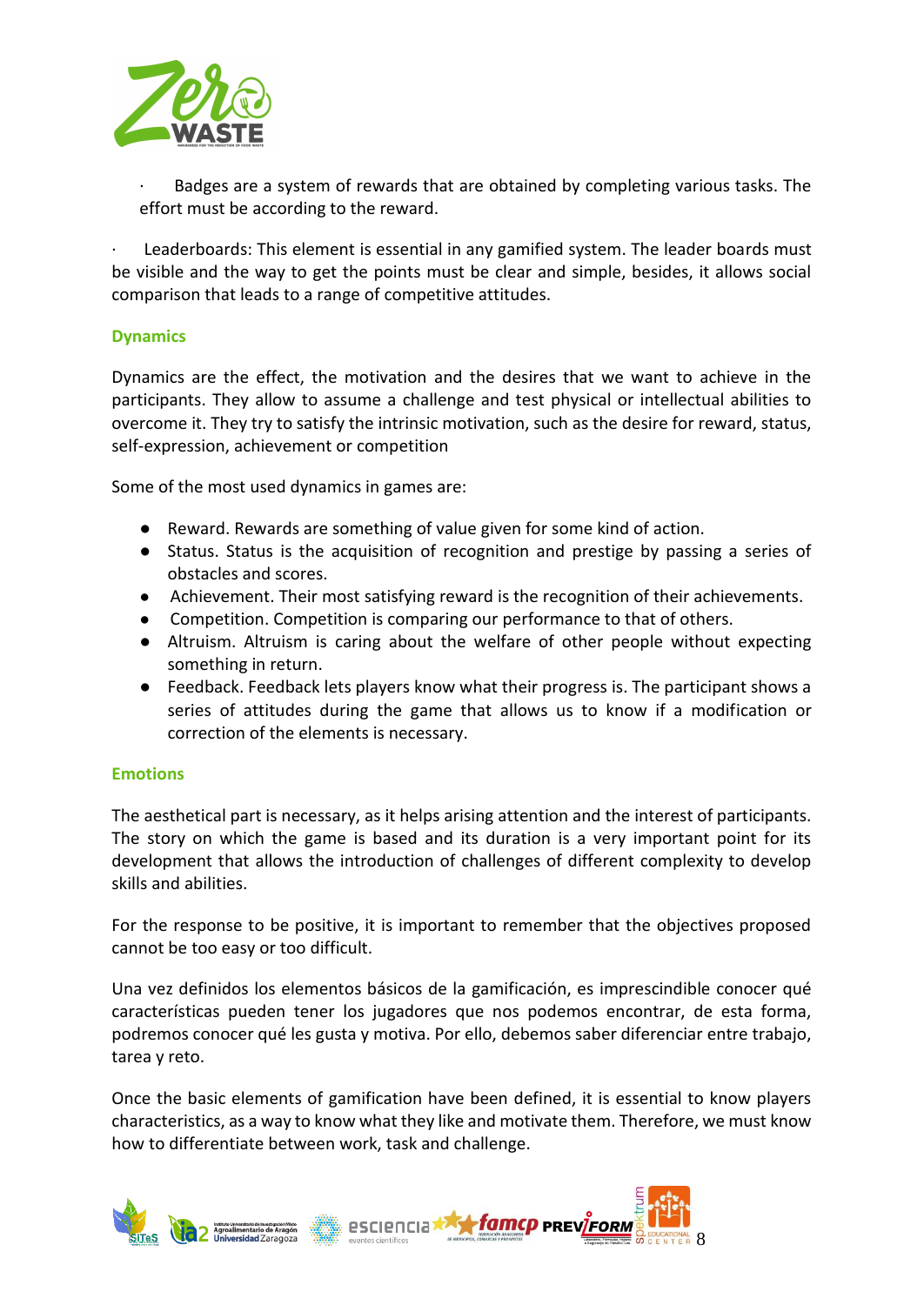

All teaching activity implies a workload and type of work for the student.

The task is usually a type of work imposed by a person and whose performance is linked to external objectives that do not allow the participant to measure or express their personality.

However, the challenge involves assuming an objective that is perceived as a challenge for ourselves, of which we don´t know if we can do it or not, but this situation stimulates us because it is linked to a sense of novelty, testing and overcoming. The challenge has set rules and objectives, but it is not a narrow path from which we cannot get out, but rather establishes a certain margin of freedom and creativity that will allow us to choose personal and unique solutions.

Effective gamification must transform tasks into challenges that make the student feel ready to perform it rather than an imposition to feel tempted by the challenge, and, therefore, surrendering to it with the feeling of doing it voluntarily, which will inspire their pursuit for an achievement.



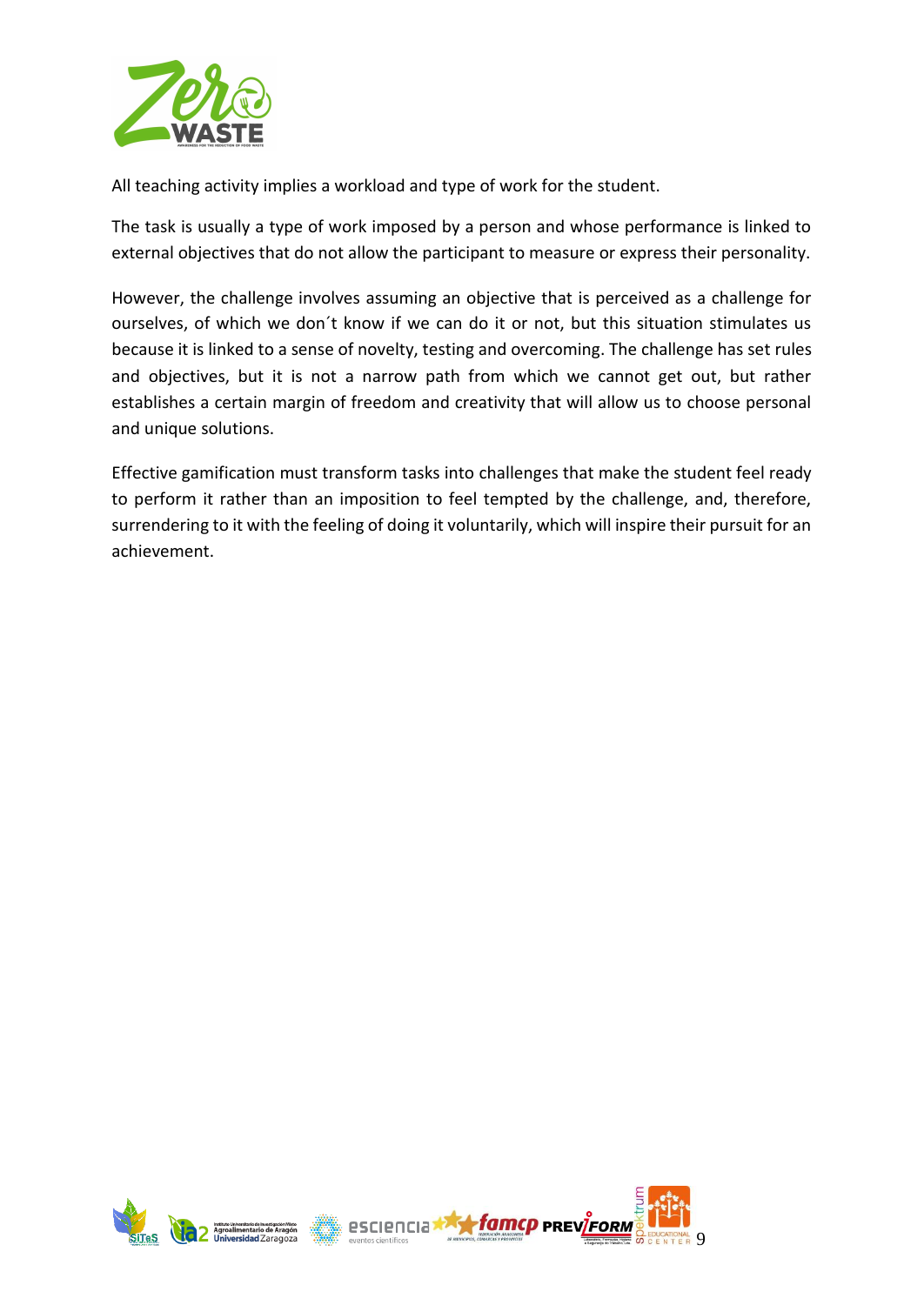

### **GAMIFICATION EXAMPLES**

Here are 5 examples of excellent use of gamification in different contexts of daily life.

#### **Business context**

HR managers use gamification to manage projects and motivate their employees to meet their goals and objectives.

An example of this is the Spanish bank BBVA, which has implemented a [gamification strategy](https://www.bbva.es/eng/particulares/subhome/bbva-game-juega/index.jsp) to promote the use of online banking. Customers accept challenges and perform actions on the bank's website, so they win points and prizes.

Its objective is to familiarize its customers with online banking to free up branch offices, which are often crowded.

#### **Loyalty programs**

E-commerce can build a good relationship with its customer´s thanks to gamification. This allows them to offer loyalty programs that go beyond the classic models, making them feel more motivated to buy.

For example[,](https://www.starbucks.com/rewards#starcode) [Starbucks](https://www.starbucks.com/rewards#starcode) launched a campaign to promote the consumption of its products through a points card: the more products consumed, the more stars accumulated, and the more stars accumulated, the user goes up in level and gets rewarded.

A simple idea that emphasized a level up reward system, a fundamental aspect of the game dynamics.

#### **Health & wellness**

Gamification has also been widely used in the field of health and wellness. Campaigns have been created to instil a healthy lifestyle, to sensitize people about certain diseases, or to motivate citizens to take care of themselves, either through the practice of sports activities or by the adoption of a healthier diet.

In 2015, the Spanish Society of Cardiology (SEC) launched [a challenge for health professionals](https://ligacasosclinicos.com/) in the form of a league, in which doctors periodically published clinical cases of cardiology and multiple-choice questions.

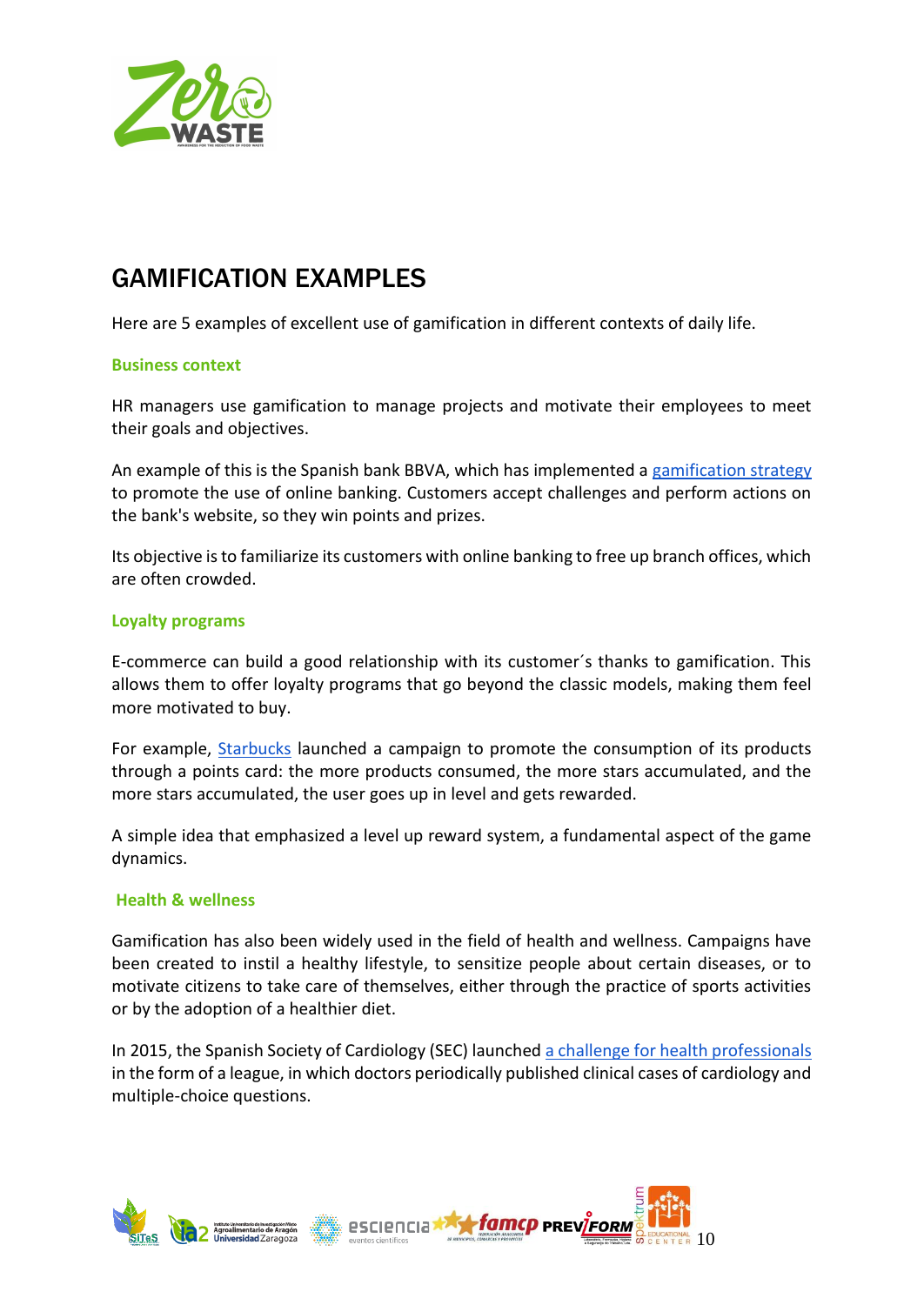

The participants obtained scores through the answers until reaching a final phase that ends with an awards ceremony.

#### **Education and entertainment**

This is perhaps the most widespread area of application for gamification. This strategy has proven to be very effective in training students and encouraging them to achieve their academic and athletic goals.

Many running fans are familiar wit[h](https://www.nike.com/nrc-app)  $Nike +$ , an application in which the user competes against himself and the Nike community, by recording speeds, distances and calories burned during physical activity.

#### **Social media**

Social networks themselves are a clear example of gamification applied to entertainment, from immediate rewards with "Like" or "Retweet" to progress bars when filling out profiles. How many elements related to gamification can you identify?

And if you still need more examples, watch thi[s](https://www.youtube.com/watch?v=CFeeSANGGlA) [video.](https://www.youtube.com/watch?v=CFeeSANGGlA)



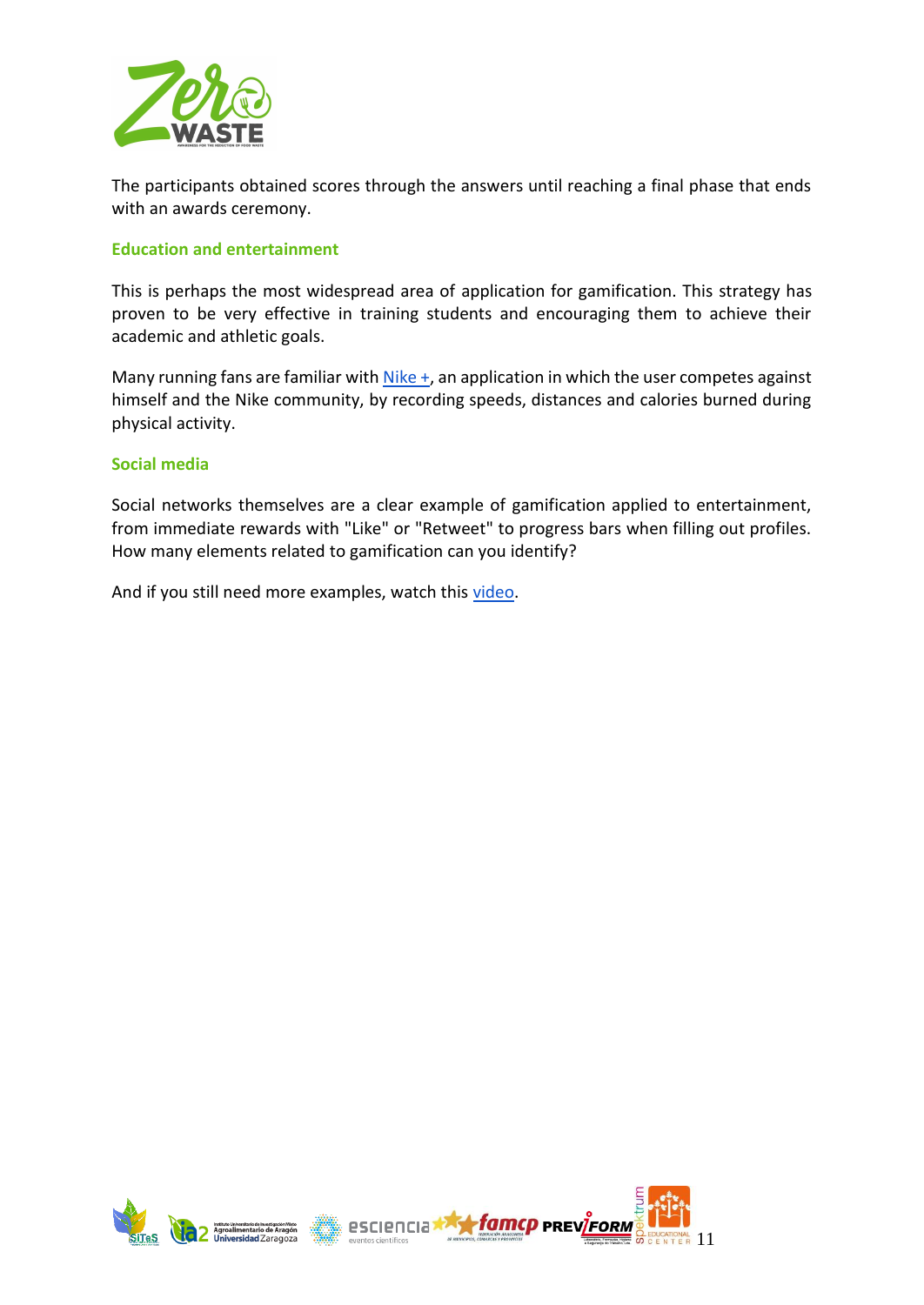

### **STEPS TO CONSIDER ABOUT GAMIFICATION**

For this methodology applied to the Zero Waste project to be successful, it must be planed correctly. Once we know the basics of gamification, it will be easier for us to incorporate some of those elements into our classes.

Here are some key steps to prevent failure during the implementation:

#### **1. To define the goals and objectives applied to the project**

We must establish which knowledge skills or attitudes we want our students to acquire through the activity. You can also have the purpose of promoting certain behaviours, developing certain skills or competences. It is important to define the objectives before starting to plan the gamified activity.

Lessons should include hands-on inquiry and open-ended exploration. A teacher´s lesson content should first guide students and then allow them to control their ideas and design their investigations to apply newfound knowledge. In that way, critical thinking skills are developed.

#### **2. To transform learning in gamified activities**

It consists of turning the traditional learning process into a playful and fun approach. With focused activities, creativity will lead to innovation.

Remember to turn tasks into challenges. The challenge involves assuming an objective that is perceived as a challenge, of which the students don´t know whether they can do it or not, but this situation stimulates them because it is linked to something new, such as a test and an improvement.

#### **3. To propose a specific challenge**

Remember that the aims and objectives are clear so students know how they can achieve them. The final goal must be understood correctly, because sometimes when making concepts more complicated, students lose their motivation and interest since they don´t have a clear idea about what they are getting for their work. For this reason, it is advisable to define a specific and motivating challenge that students know and keep in mind at all times, before, during and after the development of the activity.

Also, focus on real-world facts and problems.

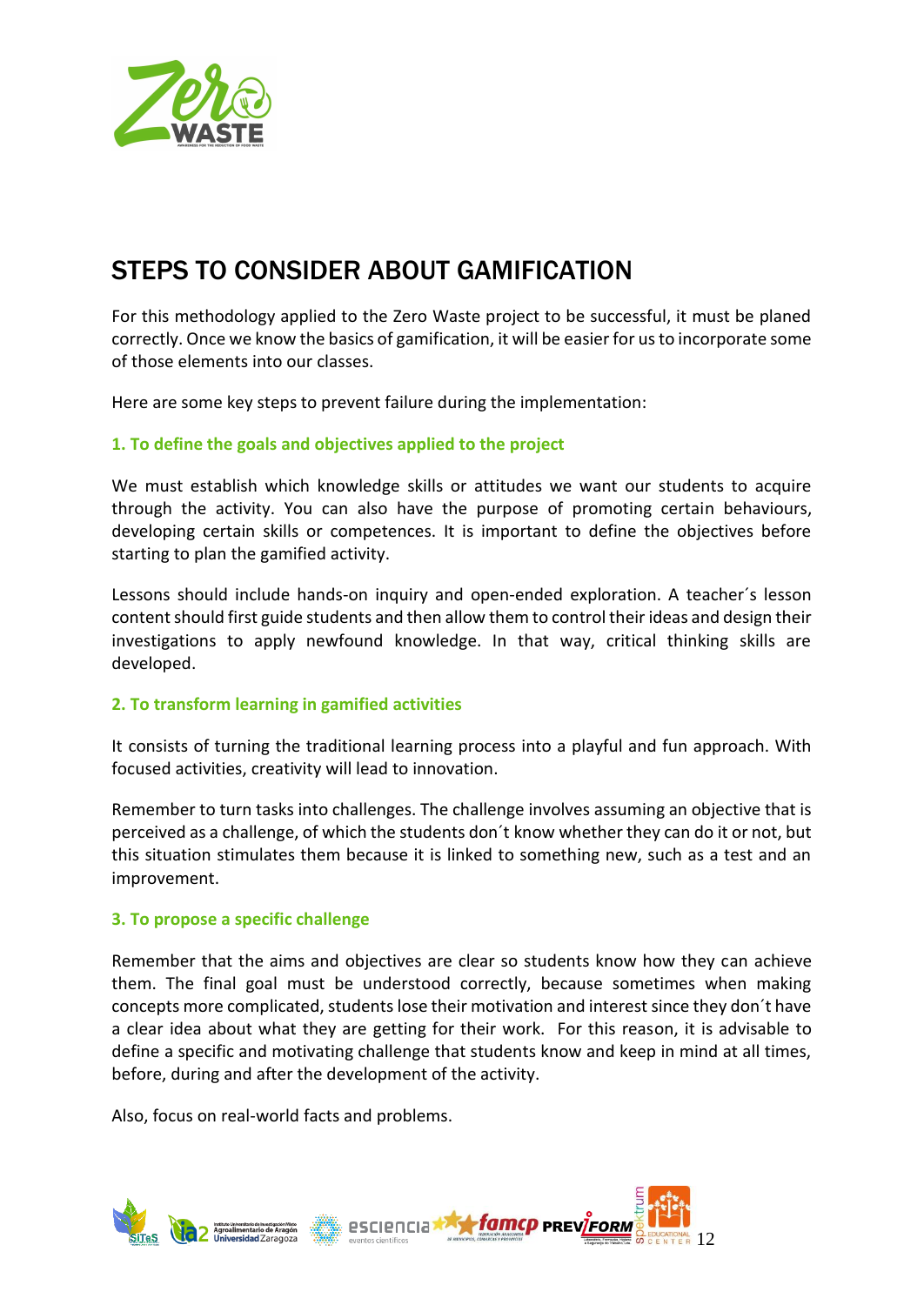

#### **4. To establish game and teamwork rules**

The rules serve to reinforce the objective of the game, but they also prevent chaos from taking over its development, define behaviours, promote fair competition or facilitate certain events or crossroads that may interest you.

#### **5. To award with individual or collective medals and rewards**

The reward is a fundamental part of gamified activities. There are gamification systems that are based only on establishing scores or awards that are applied in the traditional development of the class and serve as a tool to assess the knowledge and understanding of content, but also the behaviours, the ability to work in a team, classroom participation, extra work, etc.

You can create rubrics that enhance the use of each student's skill set during a group assignment, rather than simply checking that a challenge has been completed.

#### **6. To propose a competition**

Healthy competition is an essential element. Direct and individual confrontation is not necessary, you can go for cooperative games.

Also, try to redesign your lesson plans to include failure as a necessary part of the learning process. Failure creates an opportunity to develop other attitudes such as perseverance and other equally important skills when solving problems.

#### **7. To build levels of increasing difficulty**

The objective of a gamified activity is based on the balance between the difficulty of a challenge and the satisfaction obtained from overcoming it. Therefore, as the student progress and practices, the level of difficulty must increase to adapt to the knowledge acquired. In this way, the student's motivation to continue playing and improving themselves.

#### **8. To pay attention to flow theory**

In gamification, the state of flow can be defined as "a state of optimal experience characterised being fully focused and engaged in an activity". If we achieve this when teaching, we ensure success in understanding the concepts to be taught.

#### **9. Create a narrative thread**

The table of contents of a syllabus are usually divided into topics, categories, chapters, section, subtopics, etc. and choose to mark the temporary thread of the course according to:

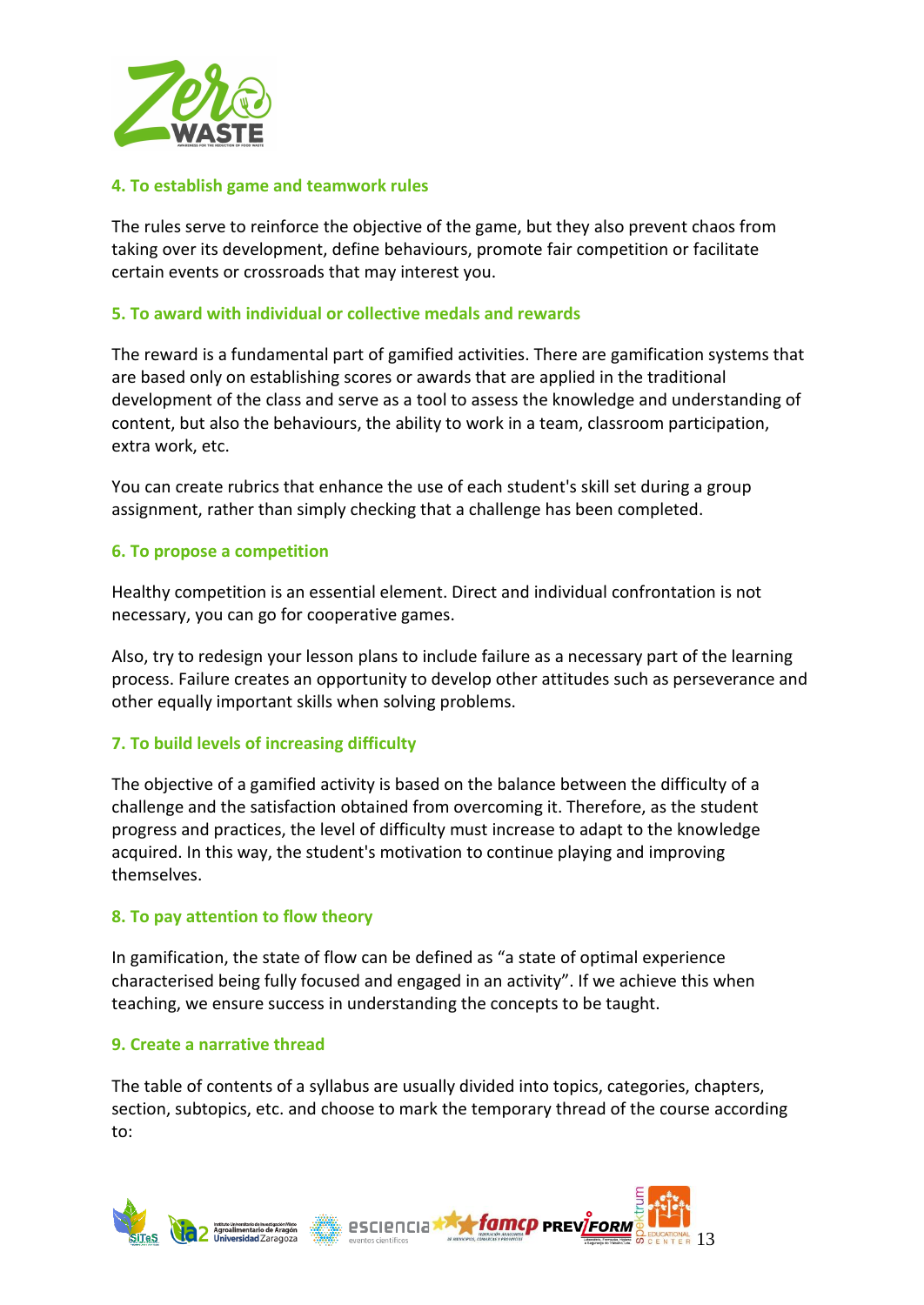

· Chronology. We distribute the contents by their historicity, we start with antecedents from a certain point to reach the present and even end with prospects for the future.

The evolution from general to particular. It is the line that goes from the theoretical frameworks to particular cases.

The typologies. Classifications of the types of contents according to their common characteristics.

The analytical description of contents. It is the typical syllabus where we show the breakdown of parts of content, their relationships and interdependencies.

The technical (not technological) description of a task. It consists of a set of resources and procedures to perform a task. A type of syllabus suitable for experiential learning.

In gamified activities, though they may contain some of these structures, the main thing is to develop any type of content in the form of a story or playful experience to achieve the objective, by carrying out a set of actions by one or more characters in a conflictive framework and they aspire to resolve. This is essentially the narrative.

Therefore, we will have to integrate the teaching content into a narrative environment for play and learning, which will allow:

- Giving a global objective to the subject or task to be gamified.
- Letting students be the protagonists in their learning.
- · Linking teaching tasks to the achievement of the final goal which will make sense to students.
- Show the objective as a challenge and thereby boost motivation.



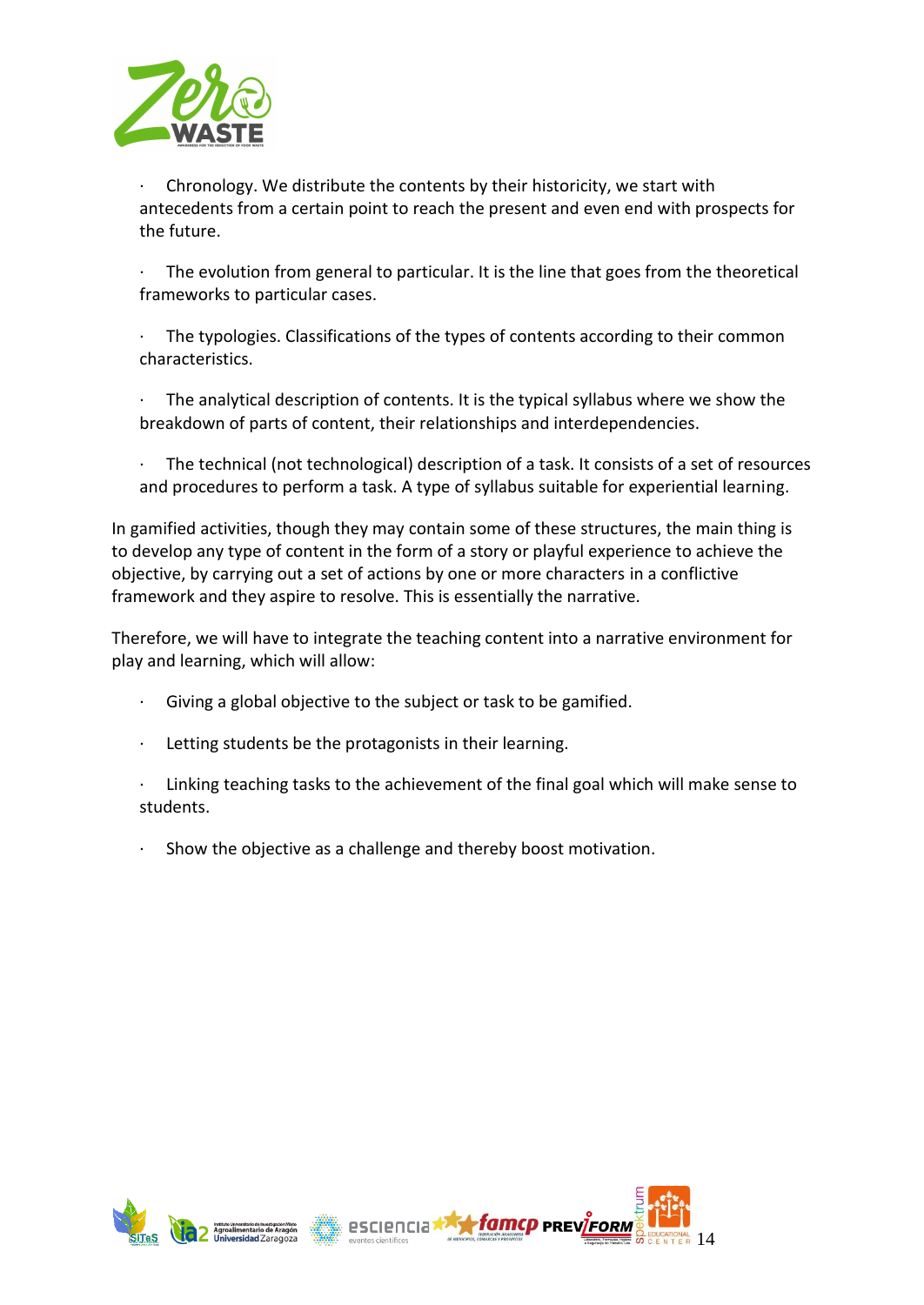

## **BASIC PRINCIPLES RELATED**

In general, the idea of the theoretical content is focused on food waste and its implications on the global and local context, as well as awareness of the responsibilities, good practices oriented to prevention and responsible consumption and methods for reduction, recycling and reusing.

That is why learning based in knowledge is an active methodology that teaches students to think, reason, take decisions and construct their own learning through working the lessons of the syllabus. Therefore, the objective intends that students acquire the syllabus knowledge while they develop skills and abilities related with thinking and can put them into practice in the future autonomously.

In this section the basic concepts that support the base for the Zero Waste project are defined so that they can be gamified according to the methodology presented in this guide.

**Food**: any substance –whether processed, semi-processed or raw – that is intended for human consumption. It includes drink, and any substance that has been used in the manufacture, preparation or treatment of food.

**Food chain:** Is the complete process of food production and it is divided into four parts (Agricultural production, processing and manufacturing, distribution and consumer)

**Food loss**refers to food that spills, spoils, incurs an abnormal reduction in quality or otherwise gets lost before it reaches the consumer. It typically occurs at the production, storage, processing and distribution stages of the food value chain.

**Food waste** refers to food that is of good quality and fit for human consumption but that is not consumed because it is discarded before or after it spoils. It occurs most at the consumer stage in households.

**Food losses:** Reduction of the amount of food originally destined to human consumption through the stages of the food chain.

**Habits**: context-behaviour associations in memory that develop as people repeatedly experience rewards for a given action in a given context. Habitual behaviour is cued directly by context and does not require supporting goals and conscious intentions

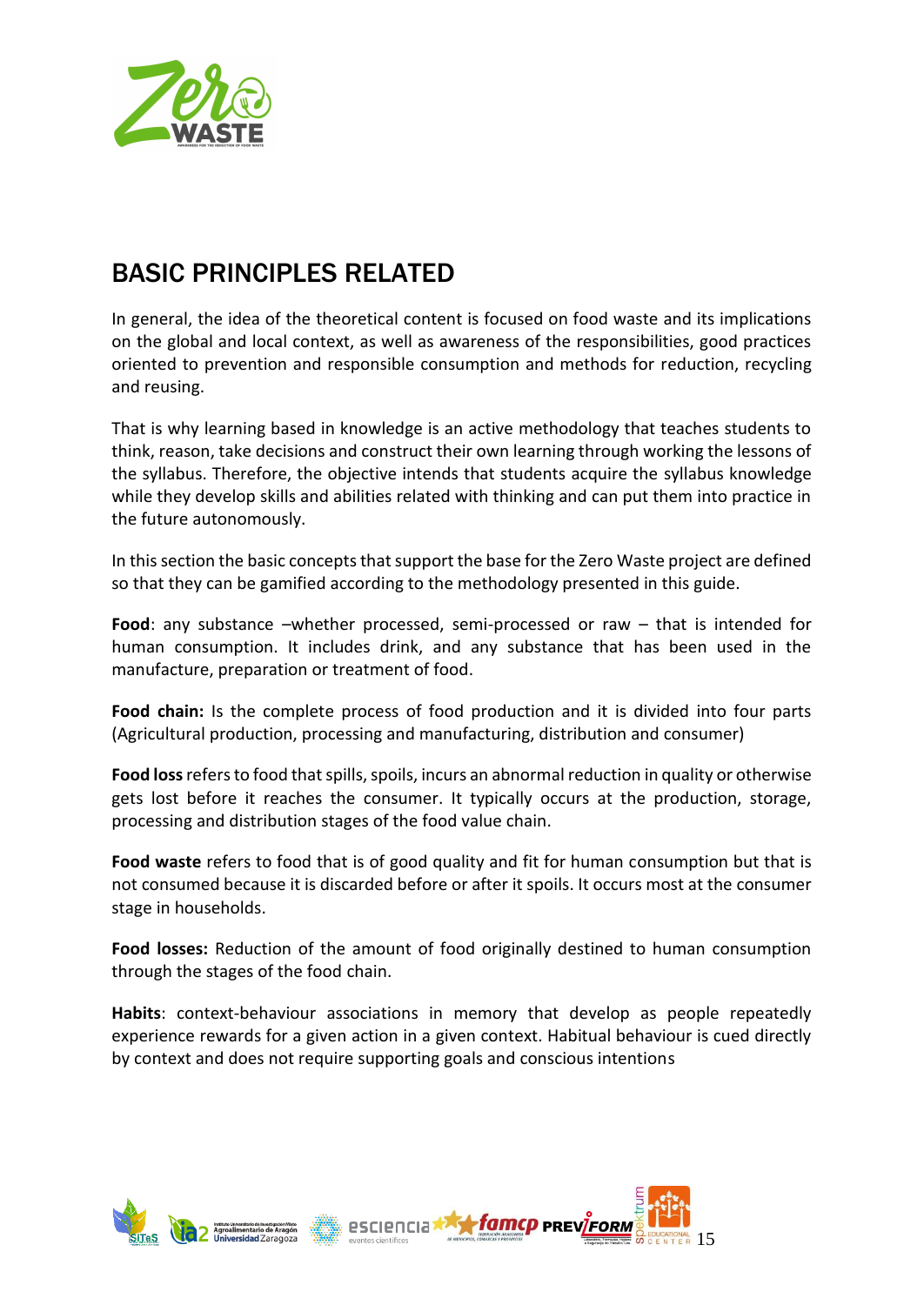

**Motivation** (to prevent food waste): A person's willingness to perform actions that reduce the likelihood or amount of food waste being generated. Relevant aspects of motivation are attitude, awareness, and social norms

**Sustainable Development Goals**: are a collection of 17 interlinked global goals adopted by the United Nations in 2015 as a universal call to action to end poverty, protect the planet, and ensure that by 2030 all people enjoy peace and prosperity. They recognize that action in one area will affect outcomes in others, and that development must balance social, economic and environmental sustainability

**Food information** means information concerning a food and made available to the final consumer by means of a label, other accompanying material, or any other means including modern technology tools or verbal communication.

**Food redistribution** is a process whereby surplus food that might otherwise be wasted is recovered, collected and provided to people, in particular to those in need.

**Labelling** means any words, particulars, trademarks, brand name, pictorial matter or symbol relating to a food and placed on any packaging, document, notice, label, ring or collar accompanying or referring to such food..

**Nutrient reference values (NRVs)** are a set of values used in nutrition labelling derived from authoritative recommendations for daily nutrient intake. These recommendations are based on best available scientific knowledge of the daily amount of energy or nutrient needed for good health.

**Open life** is the period of time during which a food will remain safe and/or of a suitable quality for consumption after the primary product packaging has been opened and it is stored as instructed.

**Ready-to-eat food (RTE)** means food intended by the producer or the manufacturer for direct human consumption without the need for cooking or other processing effective to eliminate or reduce to an acceptable level microorganisms of concern.

**Shelf-life** is the period in which a food remains safe to consume and/or retains its quality in reasonable foreseeable distribution, storage and usage conditions.

**Traceability** means the ability to trace and follow a food, feed, food-producing animal or substance intended to be, or expected to be incorporated into a food or feed, through all stages of production, processing and distribution.